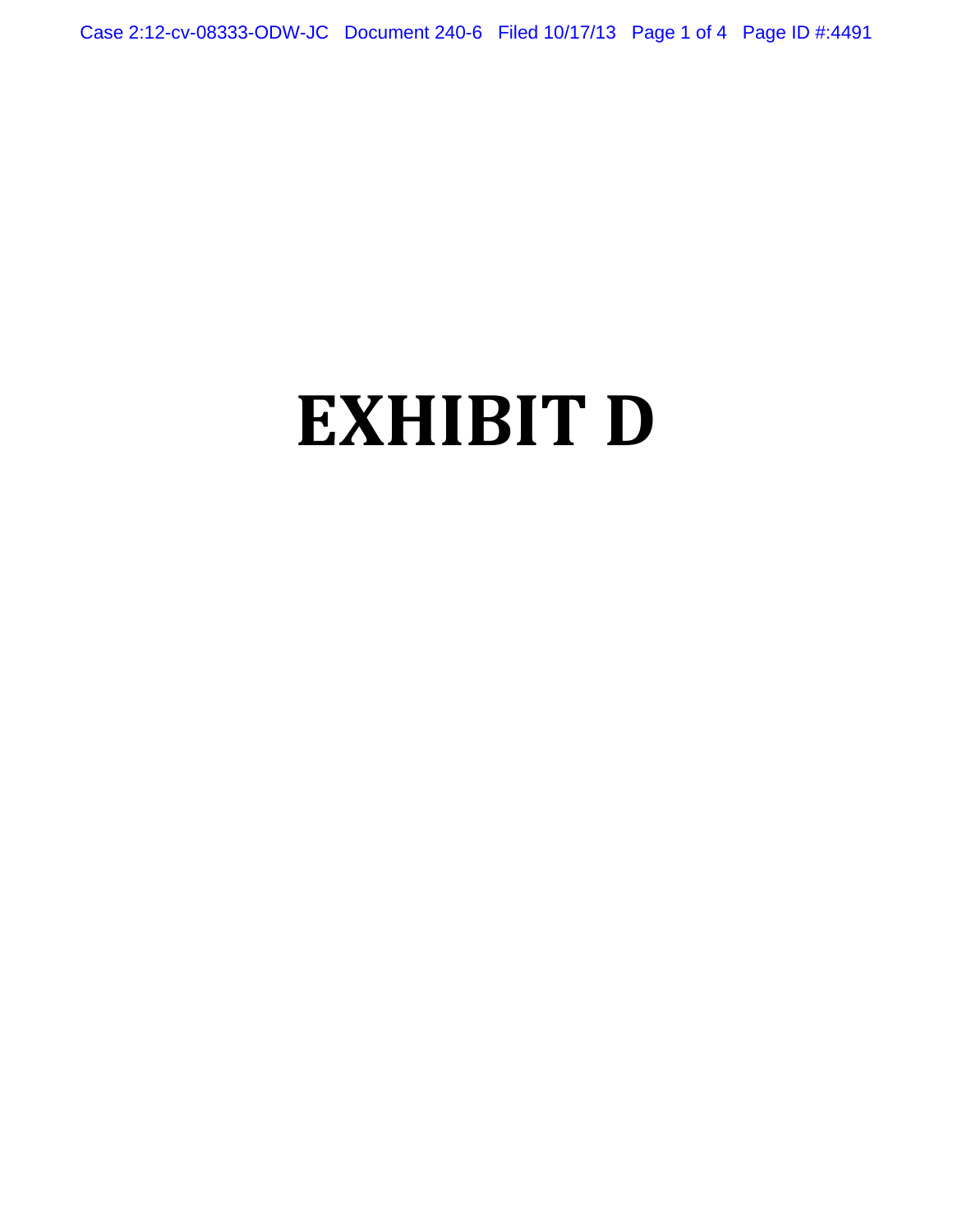# Case 2:12-cv-08333-ODW-JC Document 240-6 Filed 10/17/13 Page 2 of 4 Page ID #:4492

|                                   | Move to Inbox<br>More                                                                                                                                                                                                                                                                                                           |                      |
|-----------------------------------|---------------------------------------------------------------------------------------------------------------------------------------------------------------------------------------------------------------------------------------------------------------------------------------------------------------------------------|----------------------|
| Fwd: Insurance contact<br>Inbox x |                                                                                                                                                                                                                                                                                                                                 |                      |
| 2                                 | Brett Gibbs <blgibbs@wefightpiracy.com><br/>to me<br/>--------- Forwarded message ----------<br/>From: Brett Gibbs <br/> <b>Digibbs@wefightpiracy.com&gt;</b><br/>Date: Thu, Feb 7, 2013 at 4:12 PM<br/>Subject: Fwd: Insurance contact<br>To: Brett Gibbs <br/> blgibbs@wefightpiracy.com&gt;</br></blgibbs@wefightpiracy.com> | Feb 7 $\frac{1}{24}$ |
|                                   | --------- Forwarded message ----------<br>From: John Steele <johnlsteele@gmail.com><br/>Date: Thu, Feb 7, 2013 at 3:34 PM<br/>Subject: Insurance contact<br/>To: Brett Gibbs <br/> blgibbs@wefightpiracy.com&gt;</johnlsteele@gmail.com>                                                                                        |                      |

The insurance company is named pearl insurance and their number is **800.322.2488.**

-- Brett L. Gibbs, Esq. (SBN 251000) Of Counsel to Prenda Law Inc. 38 Miller Avenue, #263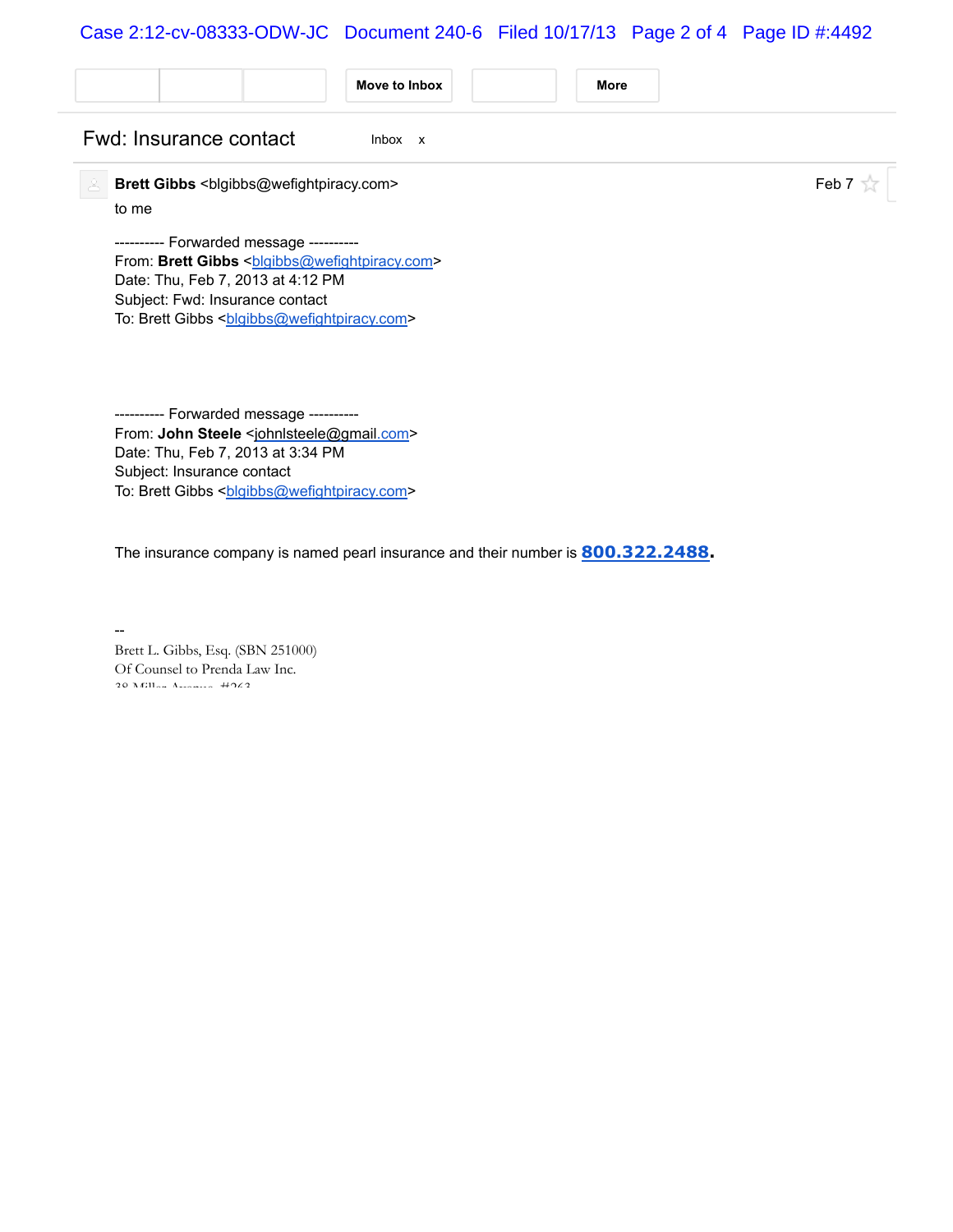Case 2:12-cv-08333-ODW-JC Document 240-6 Filed 10/17/13 Page 3 of 4 Page ID #:4493



**Brett Gibbs <brett.gibbs@gmail.com>**

## **Fwd: policy**

**Brett Gibbs** <blgibbs@wefightpiracy.com> Mon, Apr 16, 2012 at 12:30 PM To: Brett Gibbs <brett.gibbs@gmail.com>

---------- Forwarded message ---------- From: **John Steele** <johnlsteele@gmail.com> Date: Mon, Apr 16, 2012 at 12:27 PM Subject: Fwd: policy To: Brett Gibbs <br />blgibbs@wefightpiracy.com>

---------- Forwarded message ---------- From: **Lied, Jason** <jason.lied@pearlinsurance.com> Date: Mon, Apr 16, 2012 at 3:26 PM Subject: RE: policy To: John Steele <johnlsteele@gmail.com>

No bother at all. I've attached it. If you need anything else, please let me know.

Thanks!

## **Pearl Insurance can be your Total Solutions Provider! Ask for more information about our General Liability, Workers Compensation, Directors & Officers, Employment Practices Liability, Business Owners and much more!**

**Jason Lied** Regional Director **Pearl Insurance |** 1200 E. Glen Ave., Peoria Heights, IL 61616 TF: 888.619.2023 M: 309.219.1620 F: 866.817.9009 E: jason.lied@pearlinsurance.com **www.pearlinsurance.com | Coverage That's Right For You**

PEARL COMPANIES CONFIDENTIALITY: This communication, including attachments, is for exclusive use of the addressee(s) and may contain proprietary, confidential or privileged information. If you are not the intended recipient, any use, copying, disclosure, or distribution or the taking of any action in reliance upon this information is strictly prohibited. If you are not the intended recipient, please notify the sender immediately and delete this communication and destroy all copies [v1.0.001].